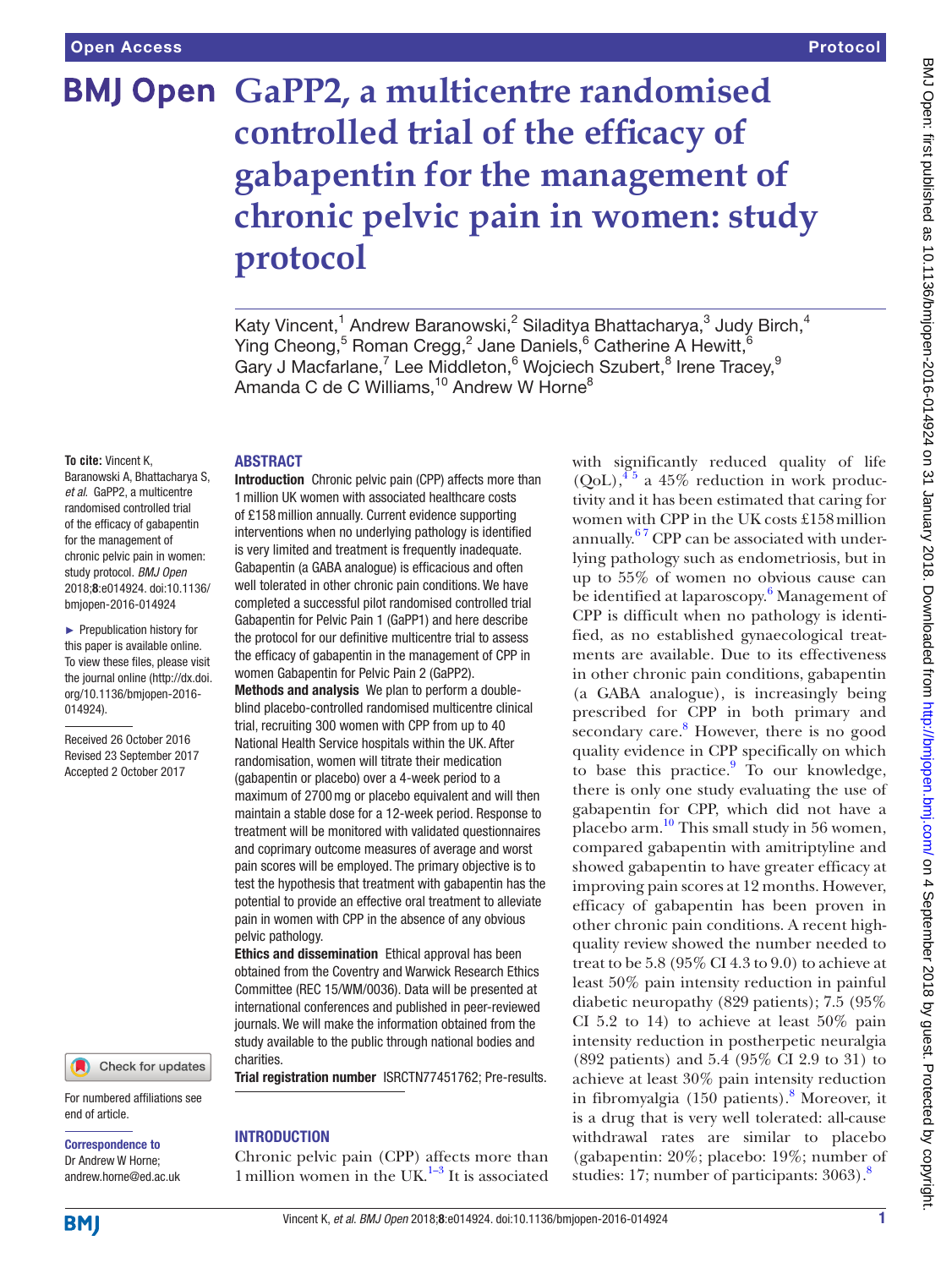#### Open Access

Given the clinical need for a medical treatment for CPP with no identifiable underlying pathology and the strong evidence supporting the acceptability and efficacy of gabapentin in other chronic pain conditions, we considered that further investigation of gabapentin as a potential treatment for CPP in women was warranted. We hypothesise that treatment of women with CPP in the absence of any obvious pelvic pathology with gabapentin will alleviate pain and improve physical and emotional functioning. We initially performed a successful pilot randomised controlled trial (RCT) (GaPP1).<sup>[11 12](#page-7-6)</sup> Here, we describe the protocol for our definitive multicentre trial to assess the efficacy of gabapentin in the management of CPP in women (GaPP2).

#### **Objectives**

#### Primary objective

The primary objective is to test the hypothesis that treatment with gabapentin has the potential to provide an effective oral treatment to alleviate pain in women with CPP in the absence of any obvious pelvic pathology.

#### Secondary objective

The secondary objective is to test the hypothesis that treatment with gabapentin has the potential to improve physical and emotional functioning in women with CPP in the absence of any obvious pelvic pathology.

#### **Outcomes**

#### Primary outcome

We will employ coprimary outcome measures of average and worst pain scores recorded on a Numerical Rating Scale (NRS). To capture the cyclicity that may occur with CPP, weekly pain scores (on a 0–10 scale) will be recorded during the final 4weeks of treatment (weeks 13–16 postrandomisation), in the form of: (1) 'average pain this week' and (2) 'worst pain this week'.

The composite 'average' pain score will be taken as the average of the fourweekly average pain scores submitted, and the composite 'worst' pain score as the worst of the fourweekly worst pain scores submitted.

#### Secondary outcomes

- ► Physical and emotional function and QoL.
- ► Satisfaction with treatment.
- ► Patient estimate of whether on active treatment or on placebo group, and confidence in and reasons for estimate.
- ► Adherence to trial treatments, as reported by the participants.
- ► Concomitant analgesic use, as reported by the participants.
- Adverse events, as reported by participants (principally those that are serious and detailed in the summary of product characteristics and those that are unexpected).
- General practitioner/hospital consultations, as reported by the participants.
- ► Time off work and 'presenteeism'.

கெ

#### Methods and analysis Study design

GaPP2 is a double-blind placebo-controlled randomised multicentre clinical trial ([figure](#page-2-0) 1). We will screen women with CPP from up to 40 National Health Service hospitals within the UK. Women will return weekly NRS pain scores to the trials office for 4 weeks after initial consent. Those women meeting the inclusion criteria at the end of these 4 weeks will be randomised. We will randomise 300 women (150 to gabapentin, 150 to placebo). After randomisation and titration, participants will receive treatment with the maximum tolerated dose for 12 weeks. Participants and the healthcare team will be unblinded at the end of their treatment.

#### **Participants**

A total of 300 women with a history of CPP with no obvious pelvic pathology detected at laparoscopy will be recruited to the trial.

#### Inclusion criteria

- ► Women aged between 18 and 50 years.
- ► CPP (with or without dysmenorrhoea or dyspareunia) of >3-months duration.
- Pain located within the true pelvis or between and below anterior iliac crests.
- ► No obvious pelvic pathology at laparoscopy (laparoscopy must have taken place at least 2 weeks ago, but no more than 36 months prior to screening).
- Using or willing to use effective contraception if necessary to avoid pregnancy.
- Able to give informed consent.
- For both the worst and average prerandomisation NRS questions, at least three of the fourweekly scores returned to the trials office. At least two of the worst pain scores should be  $\geq 4/10$ . Potential participants who have been on a stable dose of an analgesic, other than gabapentin or pregabalin, for at least 4 weeks prior to screening will be eligible.

#### Exclusion criteria

- ► Dysmenorrhoea alone
- ► known pelvic pathology:
	- endometriosis (macroscopic lesions)
	- complex or >5cm ovarian cyst
	- fibroid >3cm
	- dense adhesions
- ► current malignancy under treatment
- ► current use of gabapentin/pregabalin
- taking Gonadotrophin Releasing Hormone (GnRH) agonists and unable/unwilling to stop
- ► surgery planned in the next 6 months
- ► history of significant renal impairment
- previous allergic reaction to gabapentin
- breast feeding
- ► pregnant
- ► planning pregnancy in next 6 months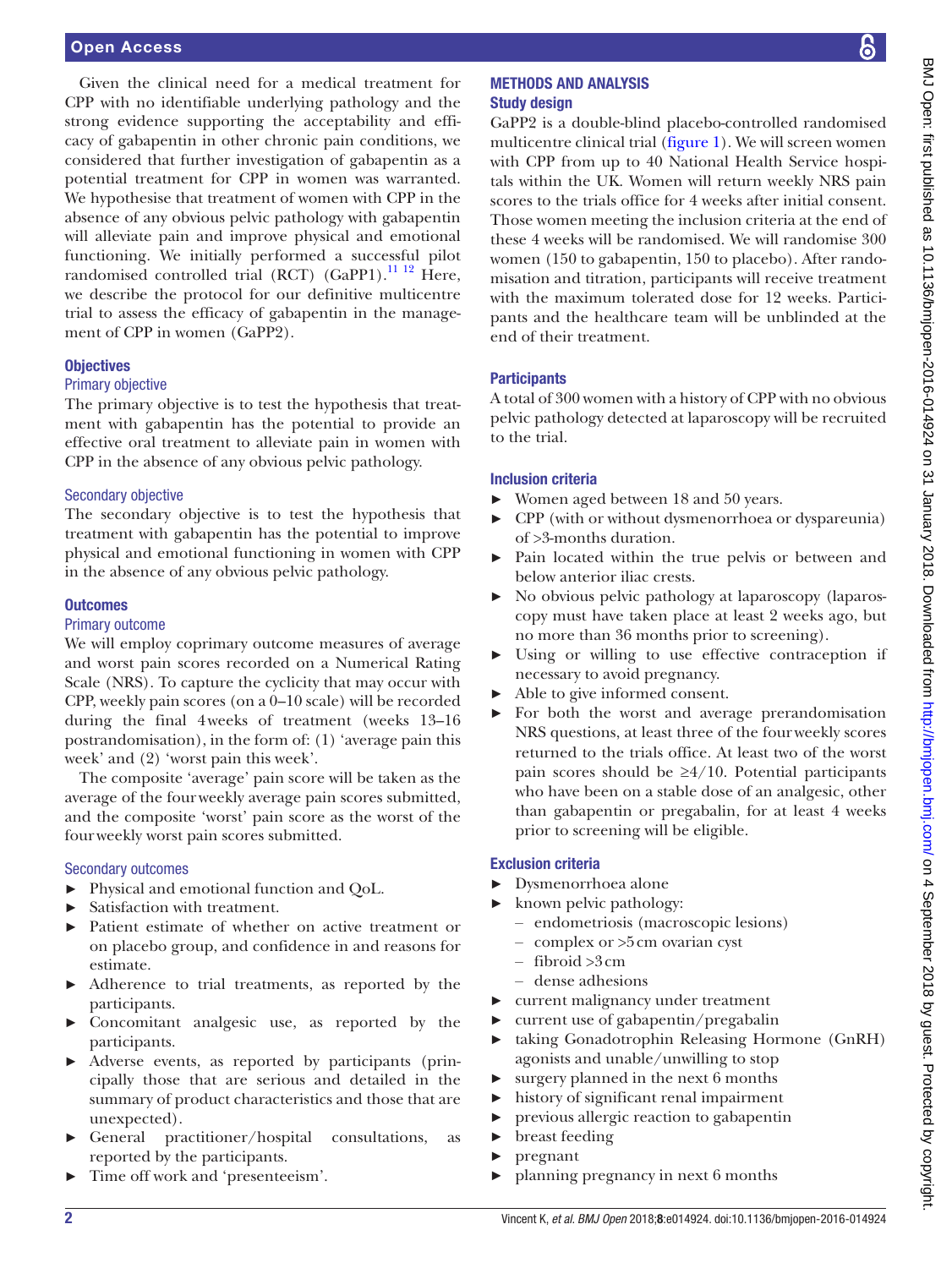Flowchart: A multi-centre randomised controlled trial of the efficacy and mechanism of action of gabapentin for the management of chronic pelvic pain in women

န



<span id="page-2-0"></span>Figure 1 Study flow chart. AE, adverse event; NRS, Numerical Rating Scale; PROM, patient-reported outcome measure.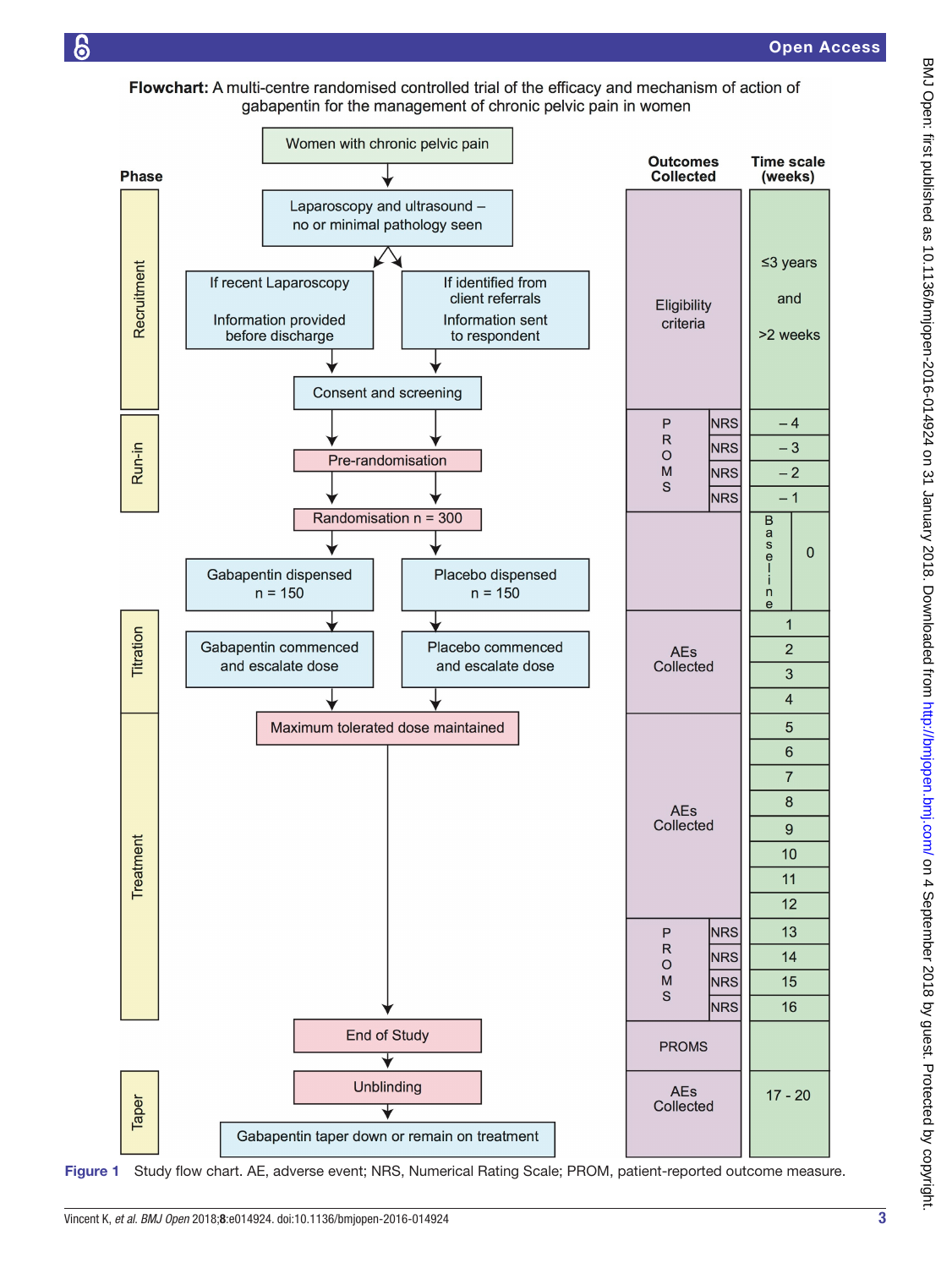- ► pain suspected to be of gastrointestinal origin (positive Rome III Diagnostic Criteria)
- ► coenrolment in another Clinical Trial of an Investigational Medicinal Product.

#### Participant enrolment

Research nurses (dedicated or through the National Institute for Health Research's Clinical Research Network, depending on the site) will be employed for the duration of the study to approach eligible women, provide them with patient information sheets and offer them the opportunity to discuss the trial, and obtain informed consent for screening. Consent will only be taken once the patient has had ample time to read the patient information sheet and had her questions answered.

#### Study settings

We will recruit patients from gynaecology outpatient clinics, gynaecology wards and day surgery units and CPP clinics within the UK.

#### Intervention and randomisation

Randomisation to gabapentin or placebo will occur once written informed consent has been obtained, final eligibility established from the pain responses provided during the screening phase and baseline questionnaires completed. The Birmingham Clinical Trials Unit (BCTU) will provide third-party web-based randomisation with telephone backup. A minimisation procedure using a computer-based algorithm will be used to avoid chance imbalances in treatment allocation and the following potentially important variables:

- 1. presence or absence of dysmenorrhoea (a pain score of ≥4/10 will be considered significant);
- 2. psychological distress measured by the General Health Questionnaire (GHQ) (scored as 0–12 with a cut-off of 0–1 and 2–12 for minimisation);
- 3. use of sex hormonal treatments (combined oral contraceptive, progestogens, levonorgestrel-releasing intrauterine system (Mirena));
- 4. centre.

A 'random element' will be included in the minimisation algorithm, so that each patient has a probability (unspecified here) of being randomised to the opposite treatment that they would have otherwise received. Full details of the algorithm used will be stored in a confidential document at BCTU. Both participants and the research team will remain blind to allocation.

#### Dose regimen

After randomisation, participants will be allocated a trial treatment pack from the hospital pharmacy containing either gabapentin or placebo oral tablets, both of identical appearance. Participants will start on one capsule (300 mg) daily and will increase by one capsule (300 mg) increments every 3 days until they perceive that they are gaining adequate pain relief, or report side effects (eg, dizziness, somnolence, mood changes, appetite and poor concentration)

that preclude them from further increases, up to a maximum dose of nine capsules (2700 mg), as shown in [table](#page-4-0) 1. The titration phase will last a maximum of 4 weeks. If necessary they will be advised to titrate down to the last tolerated dose with minimal side effects. They will be asked to maintain their best tolerated dose until the end of week 16. Patients will be advised and given written instructions regarding their dosing regimen by a member of the research team. It will be recommended that the drug should be taken in three equally divided doses daily. The same protocol will be used for the placebo. When the participant stops treatment, the dose will be reduced according to a dose reduction chart and written instructions will be given. Patients will be allowed to use other medication (including analgesics, self-medication and alternative treatments, eg, acupuncture) throughout the study period.

#### Data collection

#### Data storage

All the data generated from the study will be stored in a bespoke database, which will be password protected. All paperwork will be kept in a locked filing cabinet in a locked office. All data will be stored in accordance with the Data Protection Act.

#### Screening

A member of the research team will assess the woman for eligibility to enter the screening phase. All data will be recorded on a case report form (CRF) and transferred to a secure database, which will trigger the start of the weekly collection of pain scores.

#### Participant log

The clinical research team will keep an anonymised electronic log of women who fulfil the eligibility criteria, women who are invited to participate in the study, women recruited and women who leave the trial early. Reasons for non-recruitment (eg, non-eligibility, refusal to participate and administrative error) will also be recorded. During the course of the study, we will document reasons for withdrawal from the study and lost to follow-up if available.

# Pain scores

Pain NRS will be collected by an automated text messaging system. Two texts will be sent to the women's mobile phone, asking about average and worst pain, respectively, and the woman will be asked to reply to the text message with her pain score, rating it from 0 (for no pain at all) to 10 (being worst pain imaginable). To capture cyclicity, these will be collected weekly during the eligibility phase (weeks −1 to −4) and during the last 4 weeks of the treatment phase (weeks 13–16).

# Treatment diaries

Participants will be provided with a treatment diary at the same time as their medication pack is dispensed.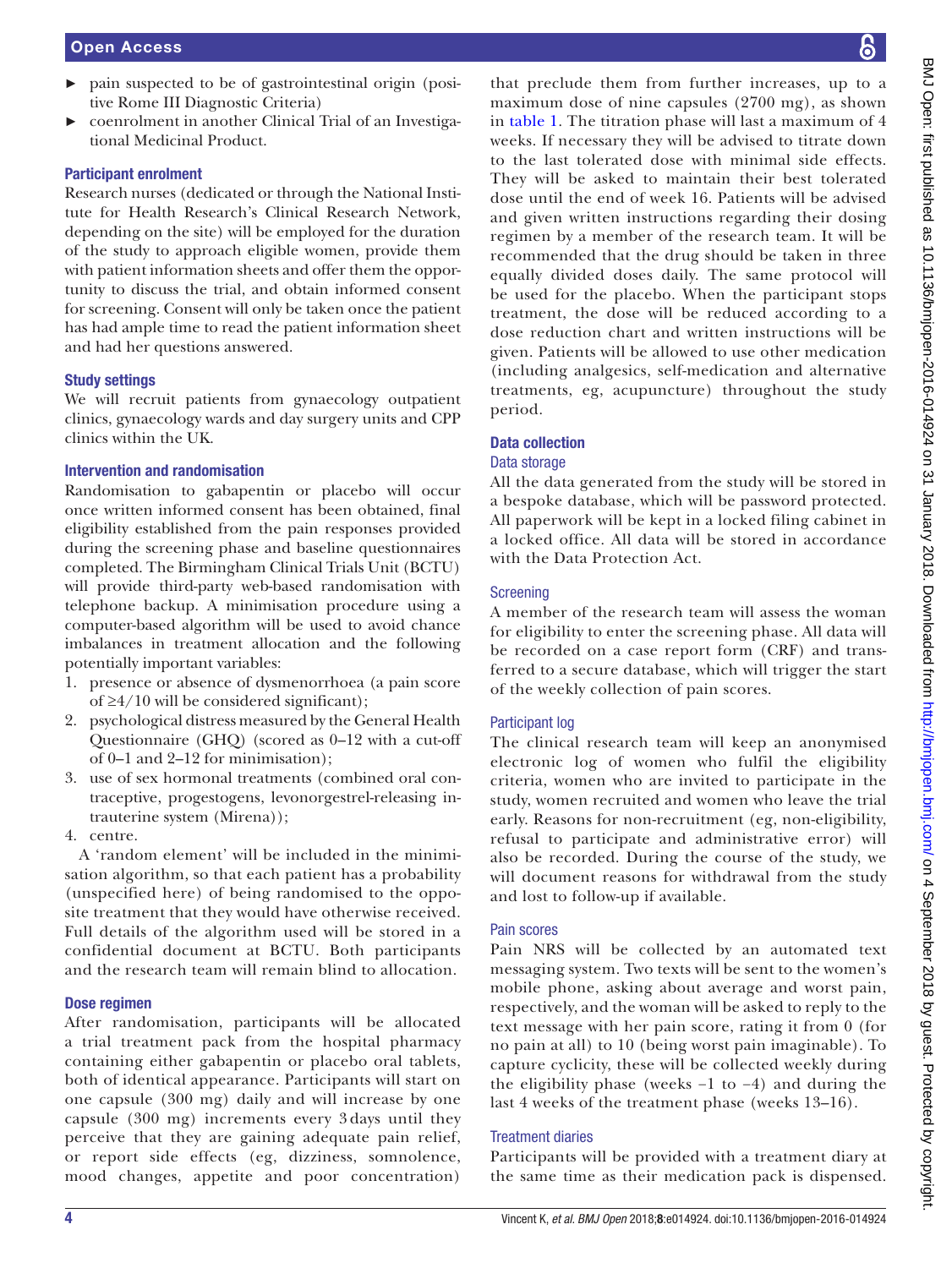<span id="page-4-0"></span>

| <b>Table 1</b> Dose escalation schedule for GaPP2 |                                                     |                                                                                                                                                                       |                                                 |  |  |  |  |  |
|---------------------------------------------------|-----------------------------------------------------|-----------------------------------------------------------------------------------------------------------------------------------------------------------------------|-------------------------------------------------|--|--|--|--|--|
| Day in study                                      | <b>Total number of</b><br>capsules/day<br>(maximum) | Dosing                                                                                                                                                                | <b>Maximum daily dose</b><br>of gabapentin (mg) |  |  |  |  |  |
| $\mathbf{1}$                                      | $\mathbf{1}$                                        | One capsule night                                                                                                                                                     | 300                                             |  |  |  |  |  |
| 2                                                 | 1                                                   | One capsule night                                                                                                                                                     | 300                                             |  |  |  |  |  |
| 3                                                 | $\mathbf{1}$                                        | One capsule night                                                                                                                                                     | 300                                             |  |  |  |  |  |
| 4                                                 | 2                                                   | One capsule two times a day                                                                                                                                           | 600                                             |  |  |  |  |  |
| 5                                                 | $\overline{c}$                                      | One capsule two times a day                                                                                                                                           | 600                                             |  |  |  |  |  |
| 6                                                 | $\overline{c}$                                      | One capsule two times a day                                                                                                                                           | 600                                             |  |  |  |  |  |
| $\overline{7}$                                    | 3                                                   | One capsule three times a day                                                                                                                                         | 900                                             |  |  |  |  |  |
| 8                                                 | 3                                                   | One capsule three times a day                                                                                                                                         | 900                                             |  |  |  |  |  |
| 9                                                 | 3                                                   | One capsule three times a day                                                                                                                                         | 900                                             |  |  |  |  |  |
| 10                                                | 4                                                   | One capsule two times+two capsules at night                                                                                                                           | 1200                                            |  |  |  |  |  |
| 11                                                | 4                                                   | One capsule two times+two capsules at night                                                                                                                           | 1200                                            |  |  |  |  |  |
| 12                                                | 4                                                   | One capsule two times+two capsules at night                                                                                                                           | 1200                                            |  |  |  |  |  |
| 13                                                | 5                                                   | Two capsules two times+one capsule once                                                                                                                               | 1500                                            |  |  |  |  |  |
| 14                                                | 5                                                   | Two capsules two times+one capsule once                                                                                                                               | 1500                                            |  |  |  |  |  |
| 15                                                | 5                                                   | Two capsules two times+one capsule once                                                                                                                               | 1500                                            |  |  |  |  |  |
| 16                                                | 6                                                   | Two capsules three times a day                                                                                                                                        | 1800                                            |  |  |  |  |  |
| 17                                                | 6                                                   | Two capsules three times a day                                                                                                                                        | 1800                                            |  |  |  |  |  |
| 18                                                | 6                                                   | Two capsules three times a day                                                                                                                                        | 1800                                            |  |  |  |  |  |
| 19                                                | $\overline{7}$                                      | Two capsules two times+three capsules night                                                                                                                           | 2100                                            |  |  |  |  |  |
| 20                                                | 7                                                   | Two capsules two times+three capsules night                                                                                                                           | 2100                                            |  |  |  |  |  |
| 21                                                | $\overline{7}$                                      | Two capsules two times+three capsules night                                                                                                                           | 2100                                            |  |  |  |  |  |
| 22                                                | 8                                                   | Three capsules two times+two capsules once                                                                                                                            | 2400                                            |  |  |  |  |  |
| 23                                                | 8                                                   | Three capsules two times+two capsules once                                                                                                                            | 2400                                            |  |  |  |  |  |
| 24                                                | 8                                                   | Three capsules two times+two capsules once                                                                                                                            | 2400                                            |  |  |  |  |  |
| 25                                                | 9                                                   | Three capsules three times a day                                                                                                                                      | 2700                                            |  |  |  |  |  |
| 26                                                | 9                                                   | Three capsules three times a day                                                                                                                                      | 2700                                            |  |  |  |  |  |
| 27                                                | 9                                                   | Three capsules three times a day                                                                                                                                      | 2700                                            |  |  |  |  |  |
| $28 - 112$                                        |                                                     | Remain on maximum tolerated dose until the end of week 16 (not exceeding 2700 mg or nine capsules<br>per day). Daily dose should be divided equally into three doses. |                                                 |  |  |  |  |  |

GaPP2, Gabapentin for Pelvic Pain 2.

The following measures will be completed by the participant daily from day 1 of treatment until week 16:

- ► dose of gabapentin taken
- ► reason for any change in trial medication dose
- alternative therapies used
- ► any visits to a healthcare professional.

#### **Questionnaires**

A questionnaire will be given to all participants before randomisation but after screening (baseline) and at 16 weeks postrandomisation (see [table](#page-5-0) 2 for full schedule of assessments). This will include the following validated tools:

► 12-Item Short-Form Health Survey (SF-12): a QoL measure.<sup>[13](#page-7-7)</sup>

- ► Brief Pain Inventory (BPI)<sup>[14](#page-7-8)</sup>: a tool to measure pain intensity and interference of pain in a patient's life.
- Brief Fatigue Inventory (BFI).<sup>[15](#page-7-9)</sup>
- $\blacktriangleright$  GHQ<sup>16</sup>: to identify psychological distress.
- ► Work and Productivity Activity Impairment Questionnaire (WPAIQ).<sup>17</sup>
- Pain Catastrophising Scale (PCS).<sup>18</sup>
- Sexual Activity Questionnaire (SAQ).<sup>19</sup>
- ► PainDETECT: to identify a neuropathic component to pain. $^{20}$  $^{20}$  $^{20}$
- ► Pelvic Pain and Urinary/FrequencyPatient Symptom Scale (PUF) (at baseline only).

The questionnaire at baseline will include questions to capture the baseline demographic and clinical characteristics of the participants.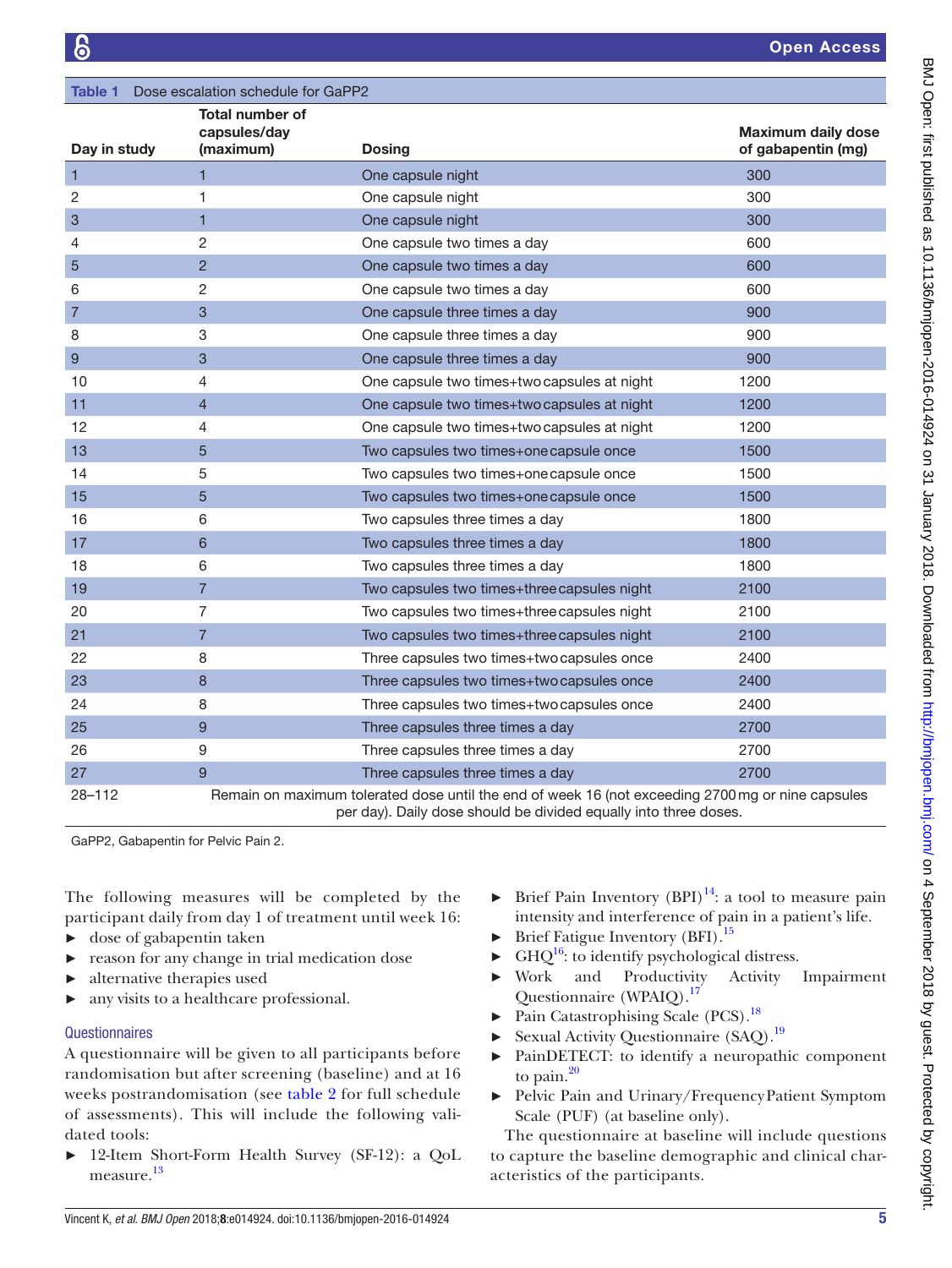#### Table 2 Sched

<span id="page-5-0"></span>

| <b>Table 2</b> Schedule of outcome assessments for GaPP2                                                                                                                                                                                                                                                                                                                   |              |                           |              |              |                                                          |                            |                           |              |             |              |              |                                      |             |
|----------------------------------------------------------------------------------------------------------------------------------------------------------------------------------------------------------------------------------------------------------------------------------------------------------------------------------------------------------------------------|--------------|---------------------------|--------------|--------------|----------------------------------------------------------|----------------------------|---------------------------|--------------|-------------|--------------|--------------|--------------------------------------|-------------|
| <b>Phase</b>                                                                                                                                                                                                                                                                                                                                                               | Run-in       |                           |              |              | Baseline,<br>randomisation<br>and treatment<br>dispensed | <b>Titration Treatment</b> |                           |              |             |              |              | End of study<br>and unblinding Taper |             |
| Duration (weeks)                                                                                                                                                                                                                                                                                                                                                           |              | $-4$ to $-1$              |              |              | $\mathbf{0}$                                             | $1 - 4$                    | $5 - 12$                  |              | $13 - 16$   |              |              |                                      | $17 - 19$   |
| Weekly worst and<br>average NRS                                                                                                                                                                                                                                                                                                                                            | $\mathbf{x}$ | $\mathbf{x}$              | $\mathbf{x}$ | $\mathbf{x}$ |                                                          |                            |                           | $\mathbf{x}$ | X           | $\mathbf{x}$ | $\mathbf{x}$ |                                      |             |
| <b>SF-12</b>                                                                                                                                                                                                                                                                                                                                                               |              |                           |              |              | $\mathbf{x}$                                             |                            |                           |              |             |              |              | $\mathbf{x}$                         |             |
| <b>BPI</b>                                                                                                                                                                                                                                                                                                                                                                 |              |                           |              |              | X                                                        |                            |                           |              |             |              |              | X                                    |             |
| <b>PCS</b>                                                                                                                                                                                                                                                                                                                                                                 |              |                           |              |              | $\boldsymbol{\mathsf{X}}$                                |                            |                           |              |             |              |              | $\boldsymbol{X}$                     |             |
| <b>SAQ</b>                                                                                                                                                                                                                                                                                                                                                                 |              |                           |              |              | X                                                        |                            |                           |              |             |              |              | X                                    |             |
| <b>BFI</b>                                                                                                                                                                                                                                                                                                                                                                 |              |                           |              |              | $\mathbf x$                                              |                            |                           |              |             |              |              | $\mathbf{x}$                         |             |
| <b>GHQ</b>                                                                                                                                                                                                                                                                                                                                                                 |              |                           |              |              | X                                                        |                            |                           |              |             |              |              | X                                    |             |
| <b>WPAIQ</b>                                                                                                                                                                                                                                                                                                                                                               |              |                           |              |              | $\boldsymbol{\mathsf{X}}$                                |                            |                           |              |             |              |              | $\boldsymbol{X}$                     |             |
| PainDETECT                                                                                                                                                                                                                                                                                                                                                                 |              |                           |              |              | $\boldsymbol{\mathsf{X}}$                                |                            |                           |              |             |              |              | X                                    |             |
| <b>PUF</b>                                                                                                                                                                                                                                                                                                                                                                 |              |                           |              |              | $\boldsymbol{\mathsf{X}}$                                |                            |                           |              |             |              |              |                                      |             |
| Adverse events                                                                                                                                                                                                                                                                                                                                                             |              |                           |              |              |                                                          | X                          | X                         |              | X           |              |              | X                                    | X           |
| Permitted/concomitant<br>medication                                                                                                                                                                                                                                                                                                                                        |              | $\boldsymbol{\mathsf{X}}$ |              |              |                                                          | $\boldsymbol{\mathsf{X}}$  | $\boldsymbol{\mathsf{x}}$ |              | $\mathbf x$ |              |              |                                      | $\mathbf x$ |
| Adherence or<br>discontinuation                                                                                                                                                                                                                                                                                                                                            |              |                           |              |              |                                                          | X                          | X                         |              | X           |              |              |                                      | X           |
| BFI, Brief Fatigue Inventory; BPI, Brief Pain Inventory; GHQ, General Health Questionnaire; NRS, Numerical Rating Scale; PCS, Pain<br>Catastrophising Scale; PUF, Pelvic Pain and Urinary/Frequency Patient Symptom Scale; SAQ, Sexual Activity Questionnaire; SF-12, 12-Item<br>Short-Form Health Survey; WPAIQ, Work and Productivity Activity Impairment Questionnaire. |              |                           |              |              |                                                          |                            |                           |              |             |              |              |                                      |             |

All questionnaires will be anonymised and completed in private.

#### Adverse events

Participants will collect information about adverse events in their treatment diaries. However, they will be instructed to contact the clinical research team at any time after consenting to join the trial if they have an event that requires hospitalisation or an event that results in persistent or significant disability or incapacity. Any serious adverse events (SAEs) that occur after joining the trial will be reported in detail in the participant's medical notes and followed up until resolution of the event. The assessment of seriousness, causality and expectedness will be conducted assuming that the participant received gabapentin, with the blinding not broken. All SAEs will be reported to the Academic and Clinical Central Office for Research and Development (ACCORD) Research Governance ([http://www.accord.ed.ac.uk\)](http://www.accord.ed.ac.uk) and Quality Assurance Office based at the University of Edinburgh immediately or within 24hours. ACCORD will onward report all SAEs to BCTU within 7 days.

# Termination of study

Participants will be unblinded at the end of the study and if taking gabapentin will have the option to continue on treatment or will be tapered off treatment. Participants who have been on placebo will be given the choice to start on gabapentin, which will be prescribed by their clinician.

Participants will be given an emergency contact card to carry while participating in the study. The blinding code will only be broken in emergency situations for reasons of patient safety, where knowledge of the treatment administered is necessary for the treatment of a SAE. Participants whose randomisation codes are broken will cease treatment with the study drug, but will continue to be followed up. Participants may discontinue from the trial at any time at their own request, or they may be withdrawn at any time at the discretion of the research team for safety, behavioural or administrative reasons. Data collection is envisaged to be complete in September 2018.

# Sample size

We have based our sample size on being able to detect a minimally important difference (MID) in NRS scores with high levels of power. Studies have shown the MID in this population to be around 1 point on a  $0-10$  scale.<sup>[21](#page-7-15)</sup> Our pilot study showed worst and average pain scores to have SDs between 2.0 and 2.5. If the SD is at the lower end of these estimates, 86 patients in each group (172 in total) would be required to have  $90\%$  power (P=0.05) to detect a difference of 1 point. If the SD is at the higher end, we could detect the same difference with 80% power (P=0.05) with 100 patients in each group. We have assumed the latter SD (2.5) to be conservative. To account for any increase in the risk of type I error that may be associated with having coprimary outcome measures, we have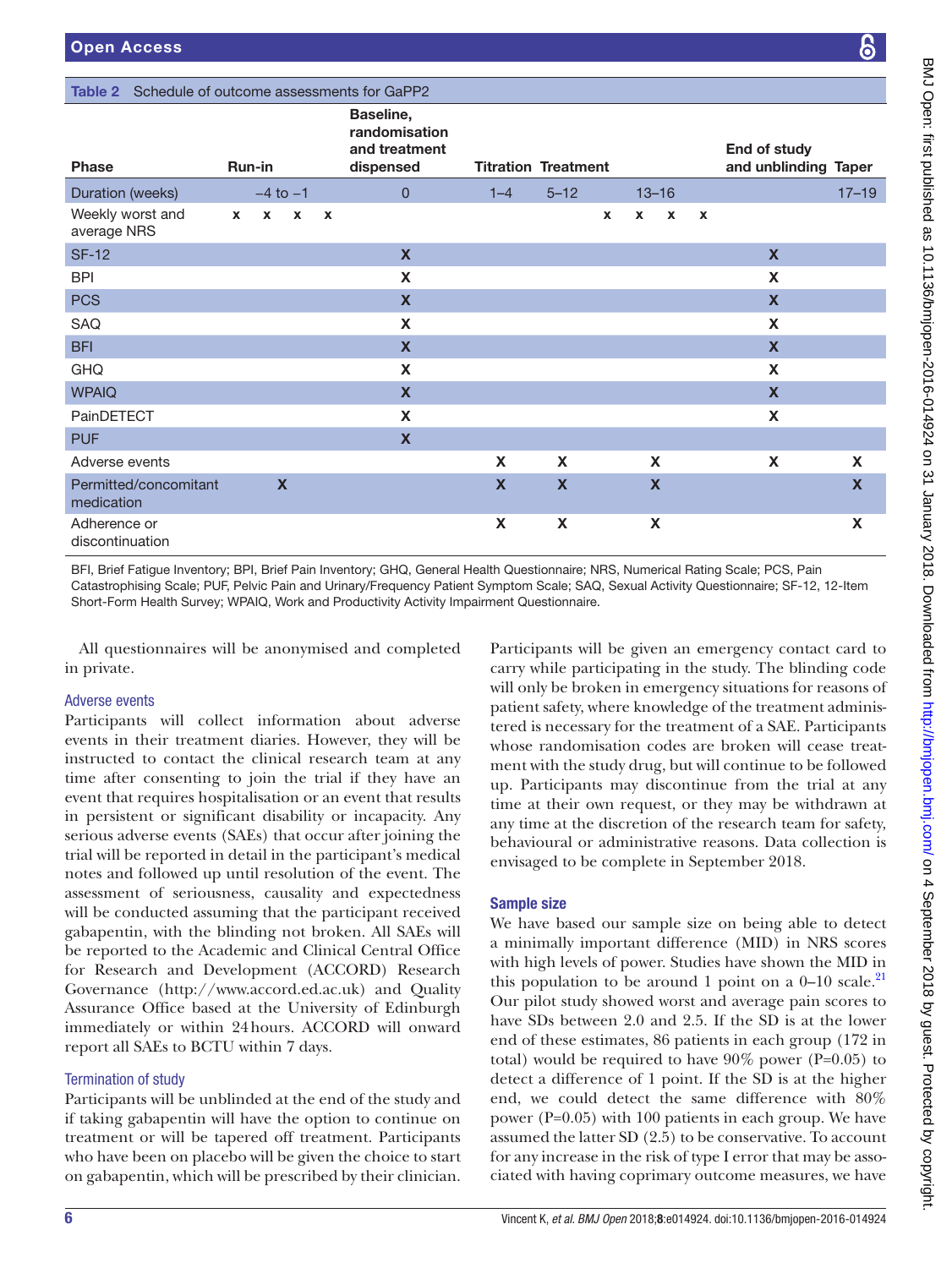applied a Bonferroni correction (alpha reduced to 0.025 from 0.05), which increases the sample size to 120 per group. Furthermore, to account for an expected average 20% lost to follow up, we will randomise 150 per group, 300 patients in total.

#### Proposed analyses

Data analysis will be by intention to treat. Every attempt will be made to gather data on all women randomised, irrespective of compliance with the treatment protocol. Appropriate baseline characteristics, split by treatment group, will be presented for each outcome. Point estimates, 95% CIs and P values from two-sided tests will be reported.

#### Primary analysis

We will use a linear regression model to estimate differences in worst and average NRS scores between the two treatment groups, including baseline score and the minimisation variables as covariates. The P value from the associated  $\chi^2$  test will be produced and used to determine statistical significance. A Bonferroni correction will be applied as there are two primary outcomes. Further analysis using a repeated measures (multilevel) model will also be performed incorporating all eight recorded scores.

#### Secondary analysis

Data from the other continuous measures (SF-12, BPI, PCS, SAQ, WPAIQ, BFI, PainDETECT and GHQ) will be analysed in a similar manner to the primary measure. Other outcome measures (use of permitted analgesic medication, satisfaction) will be analysed using standard methods (tests for trend, absolute/relative risks). Further analysis on pain scores will include an examination of the proportion of women that have a 30% and a 50% reduction in average and worst score from baseline as the outcome. A log-binomial regression model will be used here to generate adjusted relative risks. Subgroup analyses will be limited to the same variables that were used as minimisation variables. Tests for statistical heterogeneity (eg, by including treatment group by subgroup interaction parameter in the linear regression model) will be performed prior to any examination of effect estimate within subgroups. In addition, we will investigate up to nine clinical variables measured at baseline to determine whether they correlate with response to treatment. These will include the minimisation variables (the presence of dysmenorrhoea/psychological distress/current use of hormonal treatment) along with measures of intensity and of nature of pain (eg, PainDETECT), number of functional systems involved (as a measure of organ specific versus generalised pelvic pain syndrome) and PUF score.

#### Missing data and sensitivity analyses

Every attempt will be used to collect full follow-up data on all women. In particular, participants will continue to be followed up even after protocol treatment violation.

It is thus anticipated that missing data will be minimal. Patients with completely missing primary outcome data or with only one of four pain scores recorded will not be included in the primary analysis. Secondary sensitivity analyses will be performed to investigate the impact of missing data for the primary outcome: this will include a worst score assumption. We will also simulate missing responses using a multiple imputation approach.

#### Research governance

We shall adopt the standard approach used for monitoring RCTs and have a Trial Steering Committee (TSC) of at least four independent members, including pain specialist, a gynaecologist, trial methodologist and a Patient and Public Involvement (PPI) representative. There will also be a Data Monitoring Committee (DMC) comprising three independent members (a pain specialist, a gynaecologist and a statistician with extensive trial experience) who will review interim analyses. The terms of reference and charter for this DMC will be guided by the DAMOCLES project, and we anticipate the DMC and TSC will meet biannually.

#### **DISCUSSION**

CPP is a major public health issue for women throughout the developed world.<sup>[2](#page-7-16)</sup> As with other chronic pain conditions, it is associated with a marked reduction in QoL and significant financial costs for the woman, her family and society as a whole. $45$  When CPP is associated with underlying pathology such as endometriosis, therapies targeting the pathology can be initiated. However, in more than  $50\%$  of women, no underlying cause is identified.<sup>6</sup> For these women, not only is it difficult to comprehend and come to terms with how there can be no associated pathology,<sup>22</sup> there are also no available evidence-based treatments to consider.

The efficacy of a number of pharmacological and interventional therapies has been investigated for other chronic pain syndromes. There is increasing evidence that women with CPP demonstrate central changes similar to those associated with other forms of chronic pain $^{23\,24}$  and thus it is likely that such therapies would also be effective for CPP. Moreover, recent work demonstrates a neuropathic component in a significant proportion of women with  $CPP$ ,<sup>25</sup> further supporting the investigation of drugs currently recommended for neuropathic pain $^{26}$  in women with CPP. The multicentre placebo-controlled RCT described here aims to contribute to the evidence base by assessing the efficacy of gabapentin in women with CPP with no underlying pathology.<sup>[9](#page-7-4)</sup> This trial is designed in line with the Initiative on Methods, Measurement, and Pain Assessment in Clinical Trials (IMMPACT) recommendations for the design of trials in chronic pain conditions<sup>21 27</sup> 28 and builds on a successful pilot study.<sup>11 12</sup> Women with CPP were surveyed to identify whether reduction in average or worst pain was most important to them. As there was no clear consensus (average 43.4%, worst 56.6%) coprimary outcomes of average and